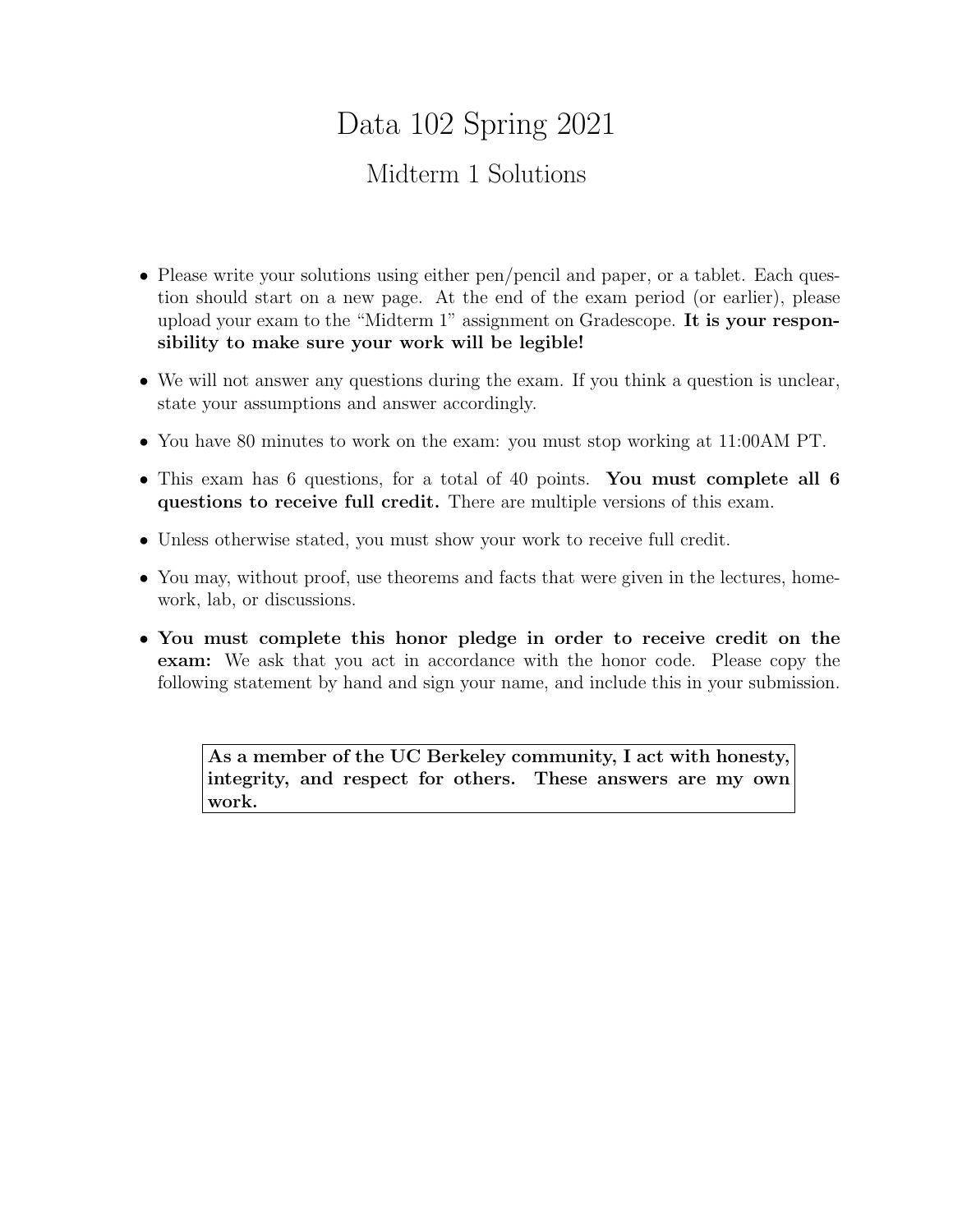#### 0. Make sure you complete the honor pledge on the previous page.

- 1. (5 points) For each of the following, answer True or False. You don't need to justify your answer.
	- (a) (1 point) The value that minimizes the posterior risk with respect to zero-one loss is the posterior mean (the mean of the distribution  $p(\theta|X)$ ).

#### Solution: False

(b) (1 point) If, given n p-values, we reject only those p-values at or below  $\alpha/n$ , then the false discovery rate will be less than or equal to  $\alpha$ .

Solution: True

(c) (1 point) Rejecting hypothesis  $t$  (as opposed to accepting it) in the LORD algorithm makes it more likely that hypothesis  $t + 1$  will be accepted.

#### Solution: True

(d) (1 point) When using Gibbs sampling, to update a particular hidden variable, we compute the most likely value of that variable conditioned on all the others.

#### Solution: False

(e) (1 point) When using Gibbs sampling, successive samples (for example,  $\theta^{(t)}$  and  $\theta^{(t+1)}$ ) are independent.

#### Solution: False

- 2. (4 points) For each question, select all that apply. If none of the answers are correct, write "None". You don't need to justify your answer.
	- (a) (1 point) Which sampling algorithm(s) involve an accept/reject step?
		- (A) Metropolis-Hastings
		- (B) Rejection sampling

#### Solution: A, B

- (b) (1 point) Which sampling algorithms require us to know the distribution we're sampling from (including any normalization constants)?
	- (A) Metropolis-Hastings
	- (B) Rejection sampling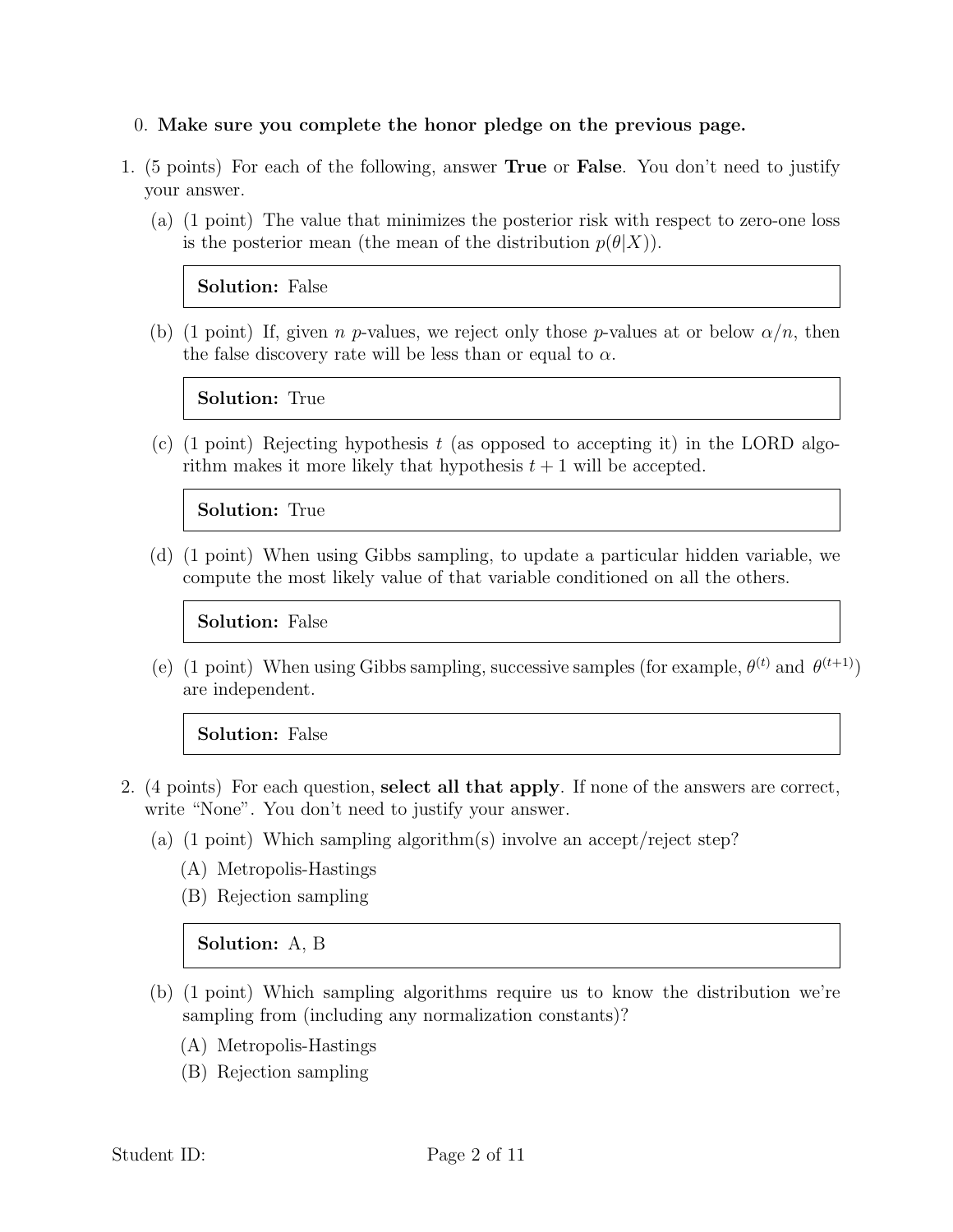#### Solution: None

- (c) (2 points) Which of the following statements about generalized linear models (GLMs) are true?
	- (A) The inverse link function in GLMs must always produce nonnegative outputs.
	- (B) Logistic regression is a kind of GLM.
	- (C) When estimating the parameters of a GLM, one must use Bayesian inference.
	- (D) Predictions from GLMs can only ever be accurate when interpolating, not when extrapolating.
	- (E) A Poisson likelihood model is only appropriate for cases where the variance of the data  $(y)$  is much higher than the mean.

Solution: B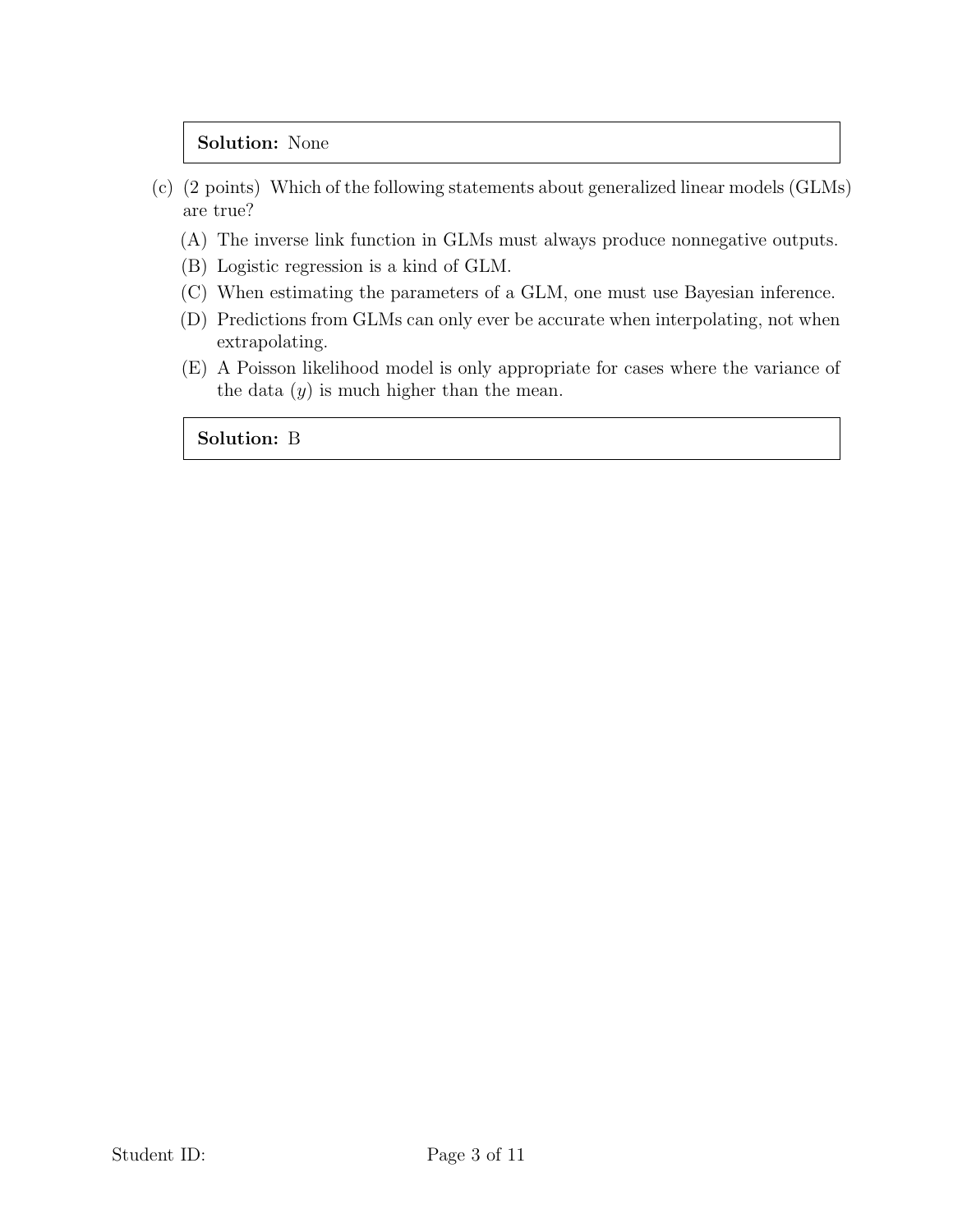3. (9 points) We are trying to construct a spam filter for phone calls (an algorithm that classifies calls into spam vs not spam.) The model that we train has the following ROC curve.



(a) (1 point) What is the x-axis label?

Solution: False Positive Rate.

(b) (2 points) Describe the decision rule that corresponds to the point A. Your answer should be one sentence or less.

Solution: Classify all samples as being negative (not spam).

(c) (2 points) Let S be the binary random variable indicating whether a given call is spam  $(S = 1)$  or not  $(S = 0)$ , and let D be the binary random variable indicating the algorithm's prediction for the call  $(D = 1$  for spam and  $D = 0$  otherwise). Write the false positive rate as a conditional probability in terms of S and D.

**Solution:**  $P(D = 1|S = 0)$ : you did not need to apply Bayes' rule.

(d) (2 points) We set our score threshold for the model so that the resulting test corresponds to point B. What fraction of calls does this test classify as being spam? Write your answer in terms of the true prevalence of spam calls  $\pi_1 = \mathbb{P}(S = 1)$ .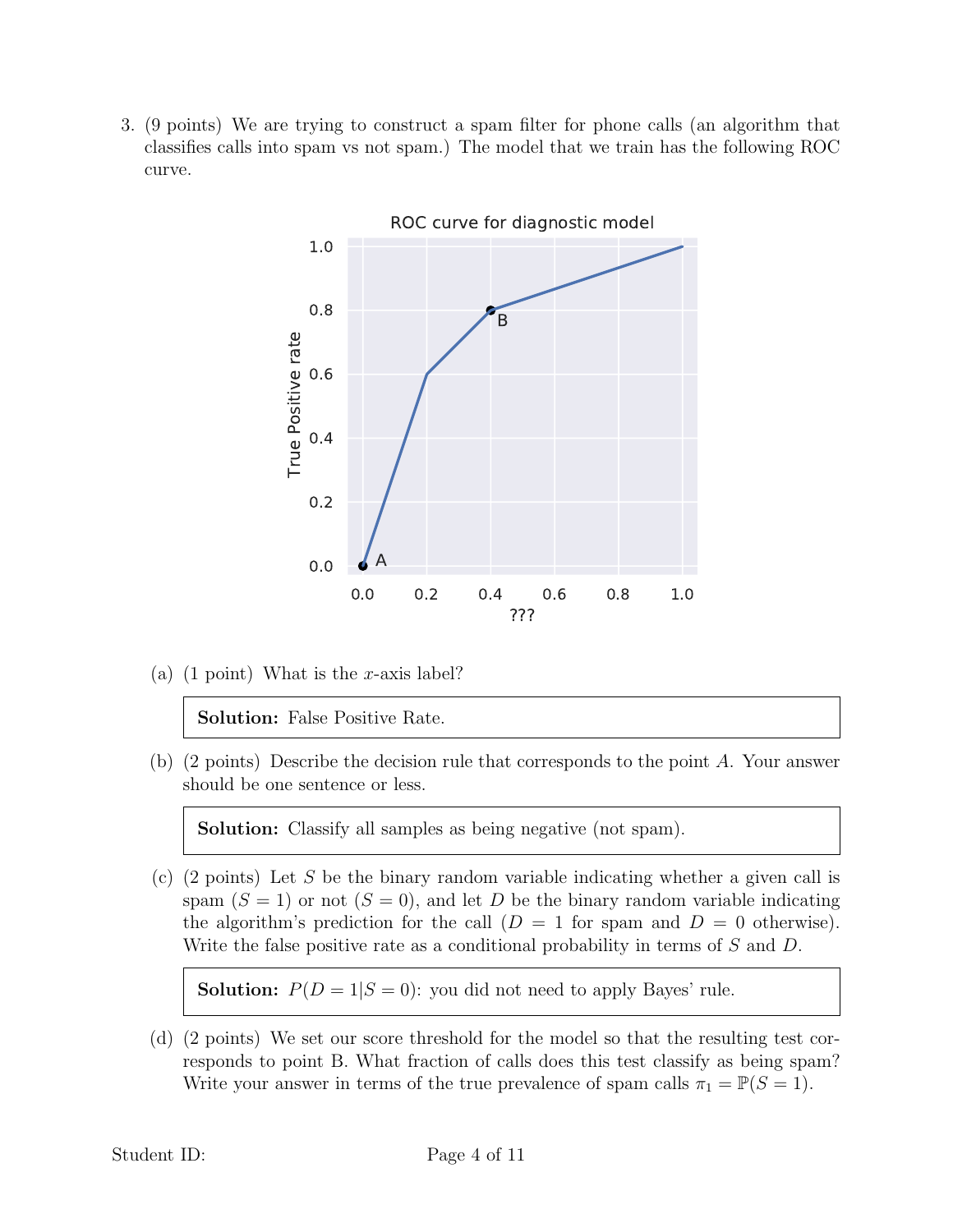**Solution:** We are interested in the fraction of calls classified as spam, or  $P(D =$ 1). Using the law of total probability:

$$
P(D = 1) = P(D = 1|S = 0)P(S = 0) + P(D = 1|S = 1)P(S = 1)
$$
  
= FPR · (1 – π<sub>1</sub>) + TPR · π<sub>1</sub>  
= 0.4(1 – π<sub>1</sub>) + 0.8π<sub>1</sub>

(e) (2 points) The cost of misclassifying a real (non-spam) call as spam is 5 times more than that of misclassifying a spam call as non-spam. Write a loss function  $\ell(d, s)$ that expresses this belief.

Solution:

$$
\ell(d, s) = \begin{cases} 0 & \text{if } d = s \\ 1 & \text{if } d = 0, s = 1 \\ 5 & \text{if } d = 1, s = 0 \end{cases}
$$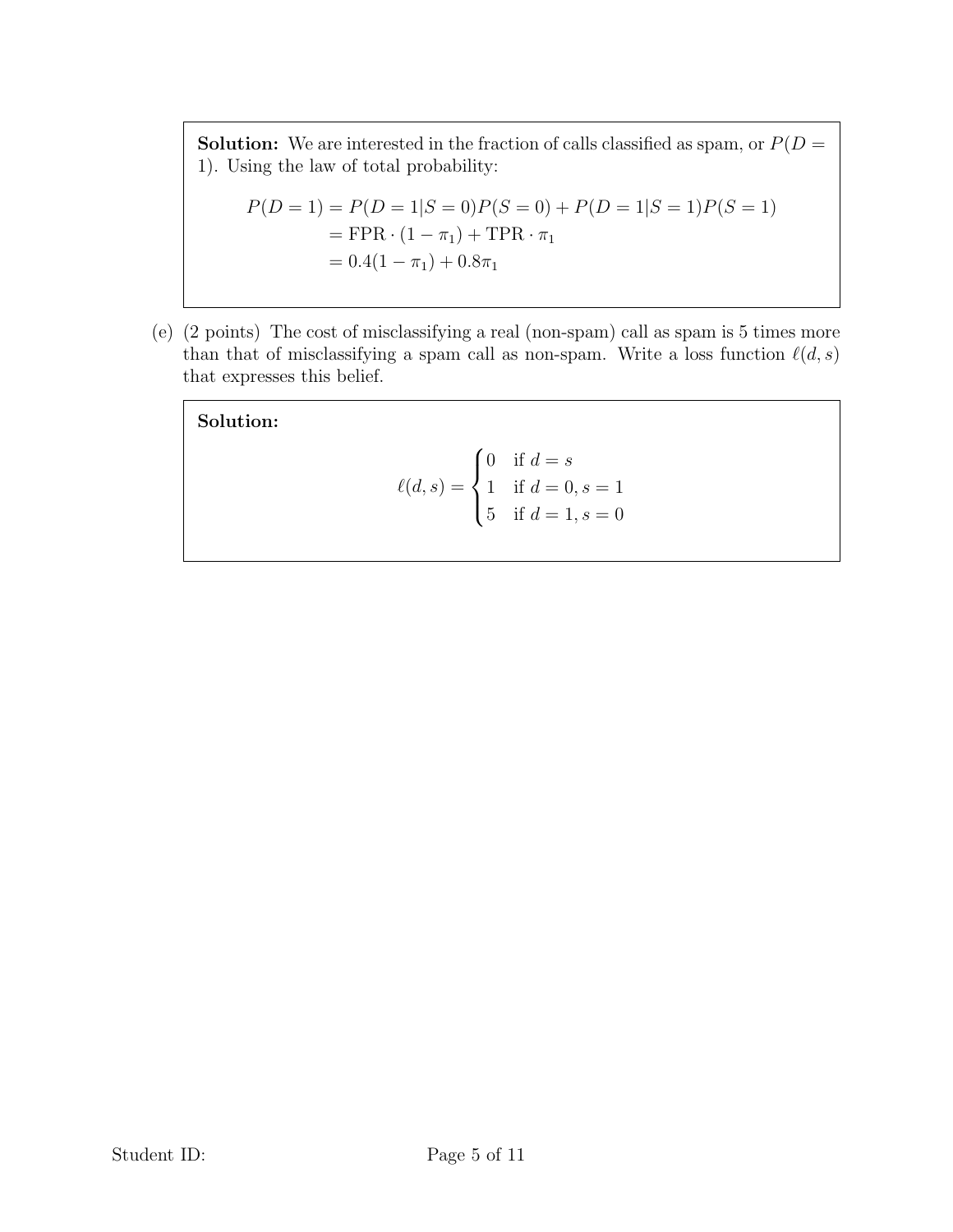4. (9 points) As part of a medical lab, you that would like to test five hypotheses using what you learned about multiple testing. Four lab tests have already been performed, resulting in the following P-values:  $P_1 = \frac{\alpha}{2}$  $\frac{\alpha}{2}, P_2 = \frac{\alpha}{10}, P_3 = \frac{5\alpha}{6}$  $\frac{6\alpha}{6}, P_4 = \frac{\alpha}{4}$  $\frac{\alpha}{4}$ , for some  $0 < \alpha < 1/2$ . We are currently waiting on the results for the fifth test, so the value for  $P_5$  is currently unknown. Unless otherwise stated, you should assume that  $P_5$  can take any value in  $[0, 1].$ 

Recall the steps of the Benjamini-Hochberg (BH) procedure:

(a) (2 points) If we use the Bonferroni method to control the family-wise error rate (FWER) at level  $2\alpha$  (not  $\alpha$ ) for all 5 tests, what is the minimum number of rejections made?

**Solution:** We compare all P-values with the threshold  $\frac{2\alpha}{5}$ . Hence, we reject at least two  $P$ -values:  $P_2$  and  $P_5$ .

(b) (3 points) Suppose  $P_5 \geq P_3$ . If we run the BH procedure to control the false discovery rate at level  $\alpha$  for all 5 tests, what are the possible sets of P-values that could be rejected? For example, a possible answer could be " $\{P_1, P_2\}$  and  $\{P_1\}$ ".).

Solution: We consider 2 cases:

Case 1:  $\frac{5\alpha}{6}$  <  $P_5 \leq \alpha$ .  $P_5$  is the largest P-value, and is compared with  $\alpha$ . Since it lies under the threshold, all P-values are rejected.

Case 2:  $P_5 > \alpha$ .  $P_5$  is the largest P-value, and is compared with  $\alpha$ , while  $P_3$ is compared with  $\frac{4\alpha}{5}$ . Both lie above their corresponding thresholds and are accepted. All other  $P$ -values lie beneath their thresholds are rejected.

Hence, the possible rejection sets are  $\{P_1, P_2, P_3, P_4, P_5\}$  and  $\{P_1, P_2, P_4\}$ .

(c) (2 points) What is the largest value of  $P_5$  so that BH makes the maximum number of rejections? You may write your answer in terms of  $\alpha$ .

**Solution:** Based on the previous solution,  $P_5 = \alpha$ .

(d) (2 points) Suppose that for all five P-values, the null hypothesis is true. In this case, is it true that  $FWER = FDR$ ? Explain why or why not. *Hint: We use the* convention that  $0/0 = 0$ .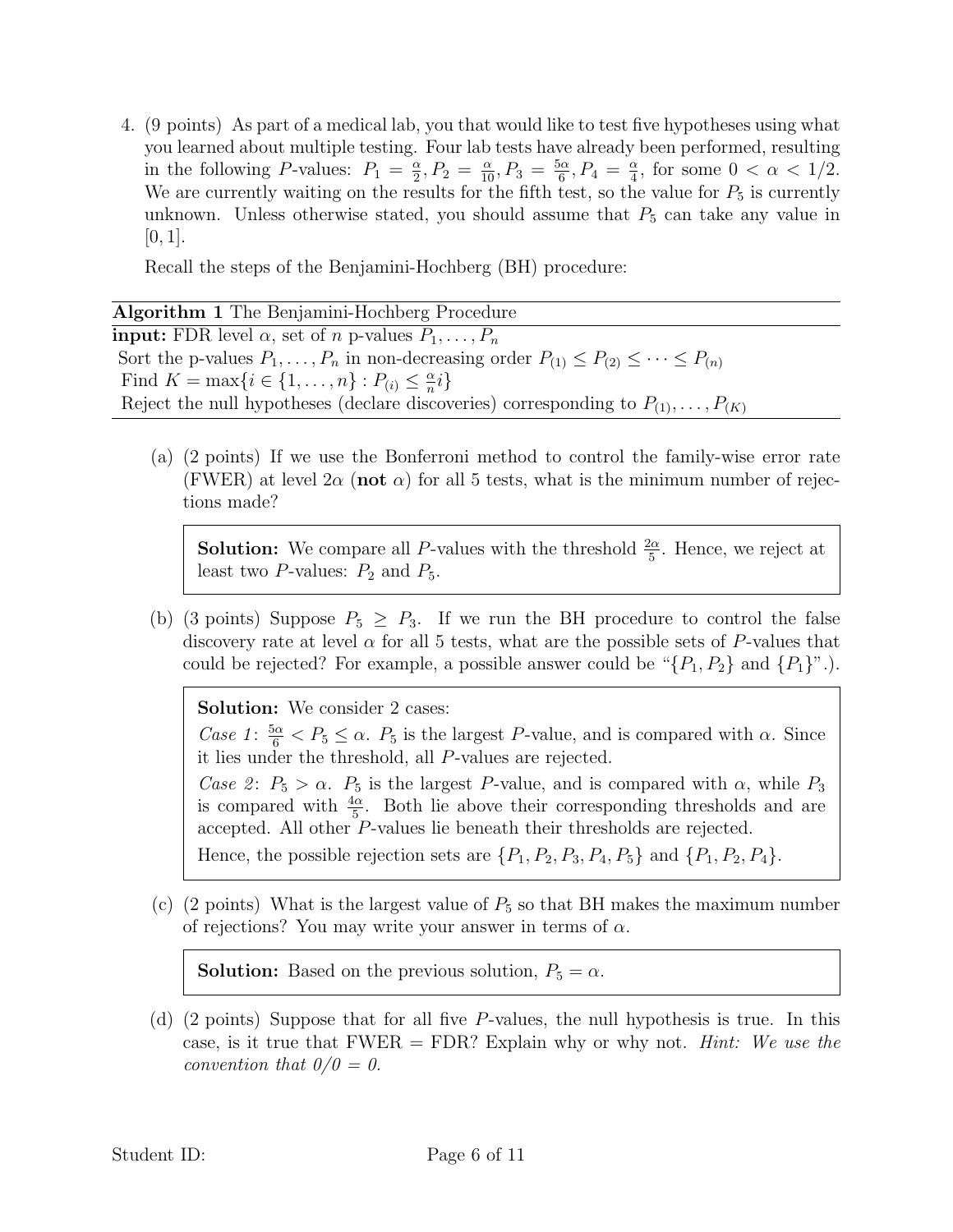**Solution:** True, because then  $TP = 0$ , and  $\mbox{FDR} = E[\mbox{FDP}]$  $=$   $E$  $\left\lceil \frac{\text{FP}}{\text{TP} + \text{FP}} \right\rceil$  $= E \left[ \mathbb{1}(\text{FP} > 0) \right]$  $=\mathrm{FWER}$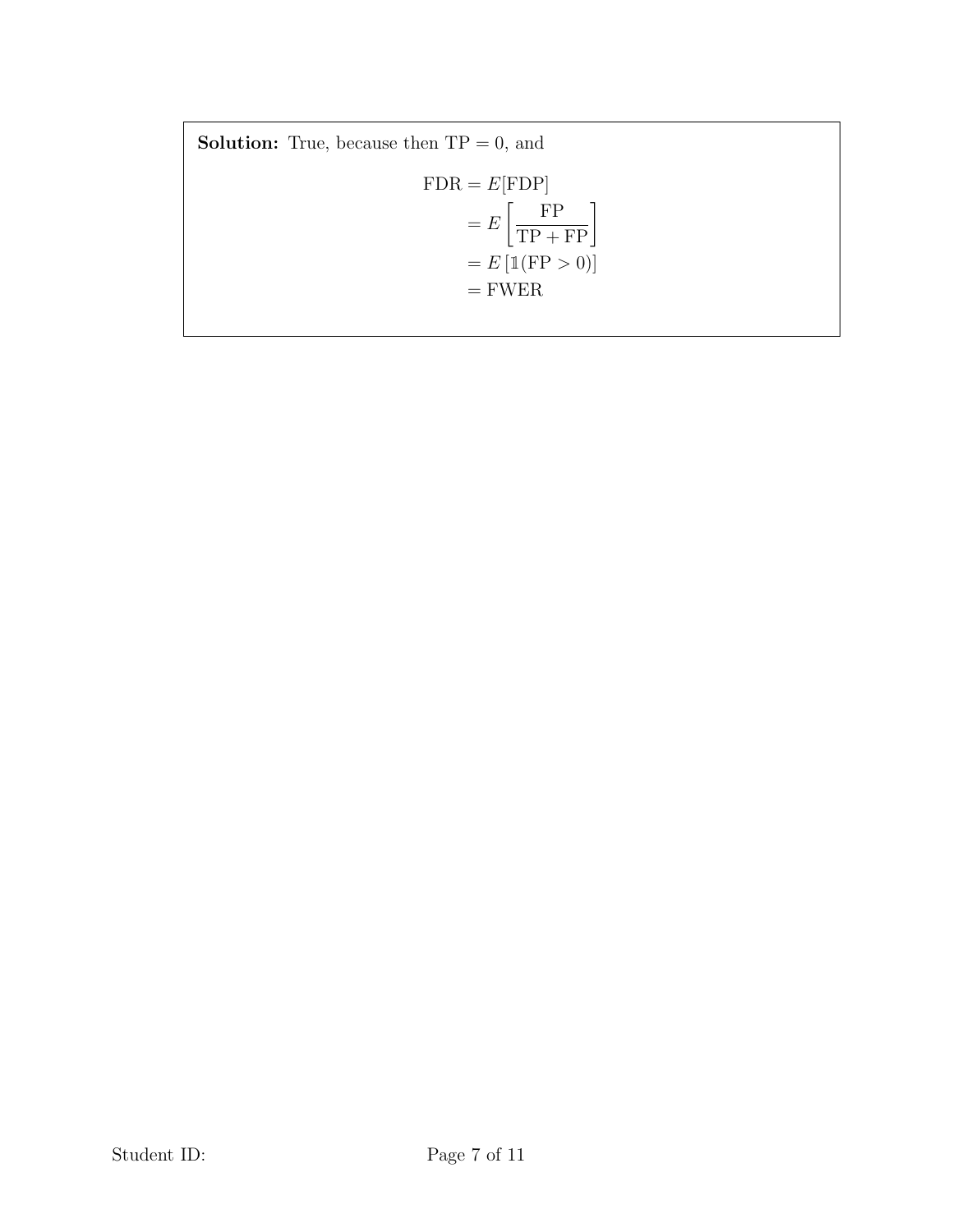- 5. (8 points) Grab Bag: The parts of this question are all completely unrelated to each other.
	- (a) (2 points) Suppose we use a generalized linear model (GLM) to predict the number of Piazza followups for a Data 102 lecture thread. We'll let  $y$  be the number of followup posts, and we'll use the number of lecture videos, the length of the lecture videos, and the length of the discussion worksheet to construct x. Specify a link function and a likelihood model so that the predictions are always valid followup post counts.

### Solution:

Likelihood model: Negative Binomial (or Poisson) Link function:  $log (we also accepted exp, since that's the inverse link function)$ 

(b) (4 points) Suppose that the prior over random variable  $\theta$  has the following form:  $p(\theta) \propto \theta^{a-1} e^{-b\theta}$ . This is a Gamma distribution with parameters a and b (called shape and rate respectively).

We observe two variables x and y that are conditionally independent given  $\theta$ . We know that  $x|\theta \sim \text{Exponential}(\theta)$ , and  $y|\theta \sim \text{Poisson}(\theta)$ . Show that the posterior distribution  $p(\theta|x,y)$  is also a Gamma distribution, and express its two parameters in terms of the prior parameters a and b and the observed values x and y.

## Solution:

$$
p(\theta|x, y) \propto p(x, y|\theta)p(\theta)
$$
  
=  $p(x|\theta)p(y|\theta)p(\theta)$   
 $\propto \theta e^{-\theta x} \frac{\theta^y e^{-\theta}}{y!} \theta^{a-1} e^{-b\theta}$   
 $\propto e^{-\theta(x+1+b)} \theta^{y+a}$   
= Gamma(y + a + 1, x + b + 1)

(c) (2 points) Suppose we use rejection sampling to approximate the following unnormalized target distribution  $q(t)$  for random variable t, where  $t \in [-1, 9]$ :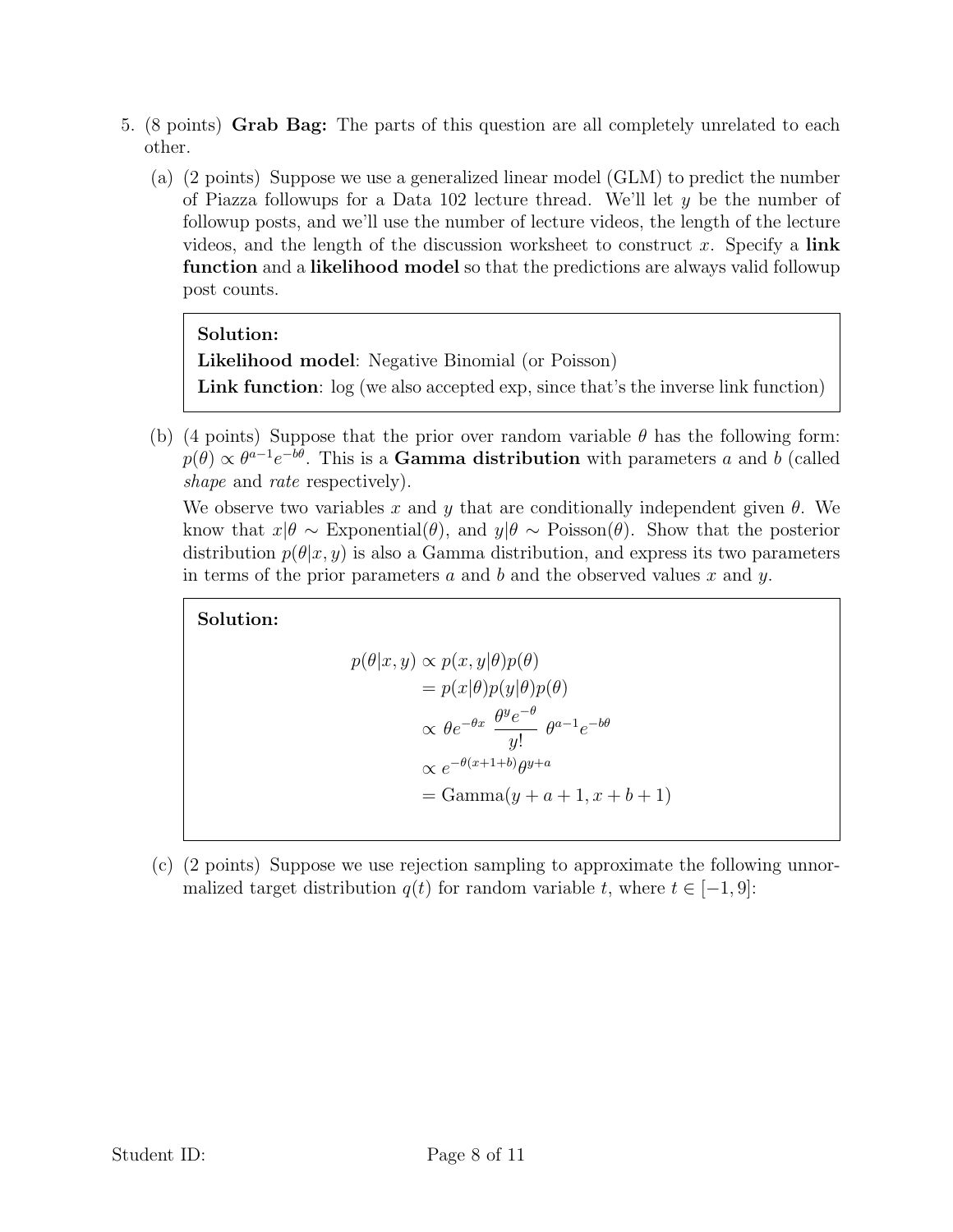

Provide a sampling distribution  $p(t)$  that we can use with rejection sampling, and find a constant M such that  $Mq(t) \leq p(t)$ .

**Solution:** Since  $t \in [-1, 9]$ , we can use a uniform distribution:

 $p(t) = \text{Uniform}[-1, 9]$ 

This sampling distribution  $p(t)$  has a height of 0.1. Since the maximum value of  $q(t)$  is 1,  $M = 0.1$ .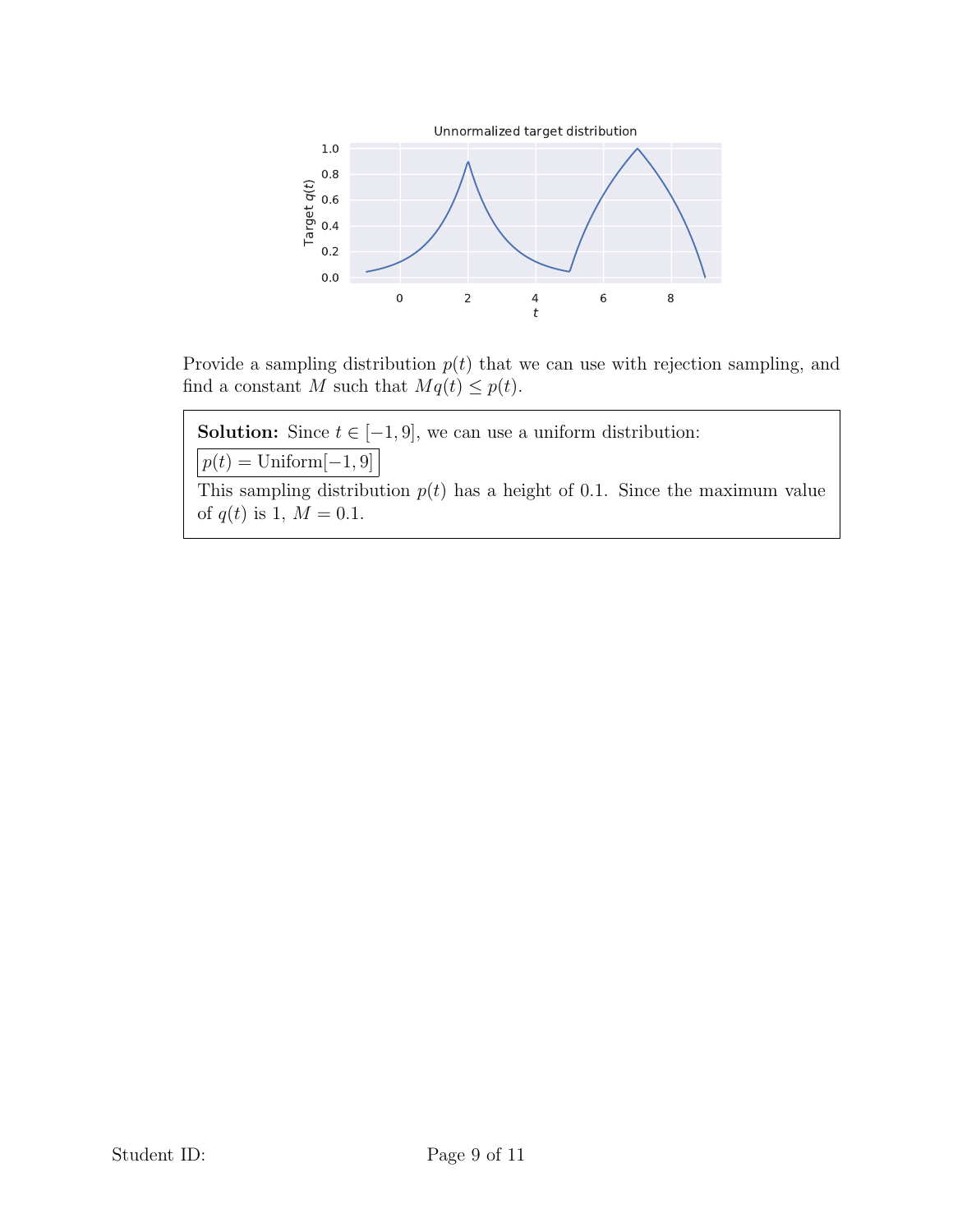#### 6. (5 points) Bayesian fidget spinners

Nat's company makes and sells fidget spinners. Suppose that when the factory manufactures them, each fidget spinner is defective with probability  $q$ : we'll call this the *defect* rate. She receives n boxes full of fidget spinners. For each box, she randomly pulls out fidget spinners until she finds a defective one, and records how many fidget spinners she pulled out (including the defective one). She calls this number  $x_i$  for box  $i$   $(i = 1, \ldots, n)$ . She defines the following Bayesian probability model:

$$
q \sim \text{Beta}(\alpha, \beta)
$$

$$
x_i|q \sim \text{Geometric}(q)
$$

(You may assume that the number of fidget spinners in each box is much larger than the number she pulls out, so her model is valid.)

(a) (2 points) Nat is sure that the defect rate is very close to 0.1, and wants her prior distribution  $p(q)$  to reflect that certainty. Which of the following is the best choice for the parameters of her prior distribution (i.e.,  $\alpha$  and  $\beta$ )? Select only one answer.

(A) 
$$
\alpha = 1, \beta = 9
$$

(B) 
$$
\alpha = 10, \beta = 90
$$

(C) 
$$
\alpha = 9, \beta = 1
$$

(D) 
$$
\alpha = 90, \beta = 10
$$

#### Solution:

We want a strong prior, to reflect Nat's certainty. With Beta distributions, stronger priors correspond to higher values of  $\alpha$  and  $\beta$ . So, we must choose B or D.

We want a prior whose mean is 0.1. Since the mean of the beta distribution is  $\alpha/(\alpha + \beta)$ , only A and B satisfy this.

So, the correct answer is  $|B|$ 

(b) (3 points) Nat discovers that her boxes are actually from two different factories, A and B, which have *different* defect rates  $q_A$  and  $q_B$ . Unfortunately, the boxes aren't labeled with which factory they came from. Nat defines a new random variable  $z_i$ :

$$
z_i = \begin{cases} 1 & \text{if box } i \text{ came from factory A} \\ 0 & \text{if box } i \text{ came from factory B} \end{cases}
$$

She assumes that within any particular box, all the fidget spinners inside are from the same factory.

Suppose there are exactly three boxes. Draw a graphical model illustrating the relationship between  $q_A$ ,  $q_B$ ,  $z_i$ , and  $x_i$ , for  $i = 1, 2, 3$ .